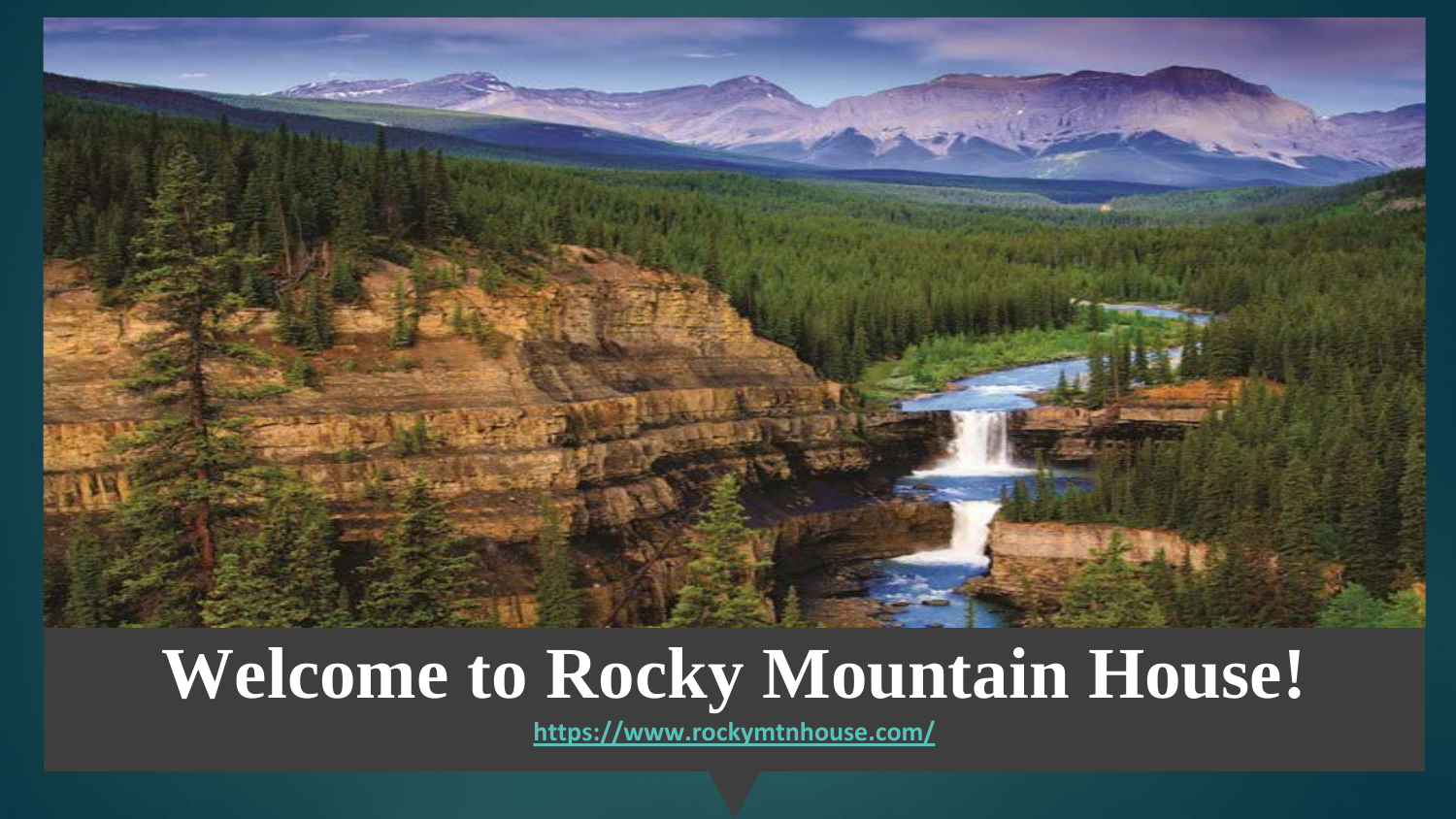

 $\sum$ 



## **Location**

 $\geq$  215 km (2 hrs) SW of Edmonton 82.3 km (56 mins) west of Red Deer  $\geq$  215 km (2 hrs) north of Calgary  $\geq$  258 km (3 hrs) from Banff



[/http://explorenorth.com/wordpress/rocky-mountain-house](http://explorenorth.com/wordpress/rocky-mountain-house/)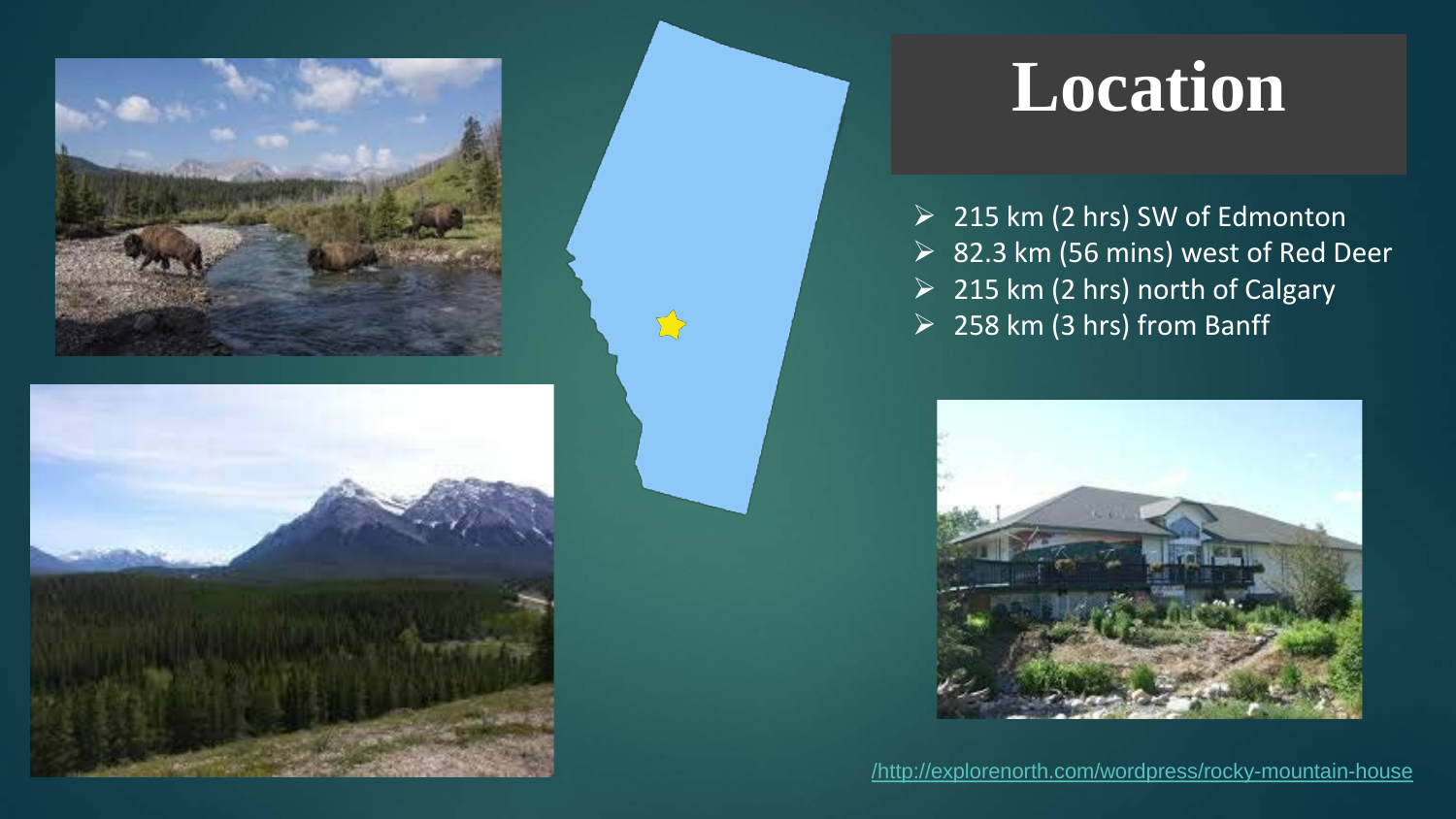

# **Town of Rocky Mountain House**

- $\triangleright$  Population: 6,635
- Median age: 36.9
- $\triangleright$  15.7% population 65+
- $\triangleright$  Economic Base:
	- o Petroleum
	- o Agriculture
	- o Forestry
	- o Tourism
- $\triangleright$  Established in 1799 as a fur trade post for the North West Company where the confluence of the North Saskatchewan and Clearwater Rivers are located.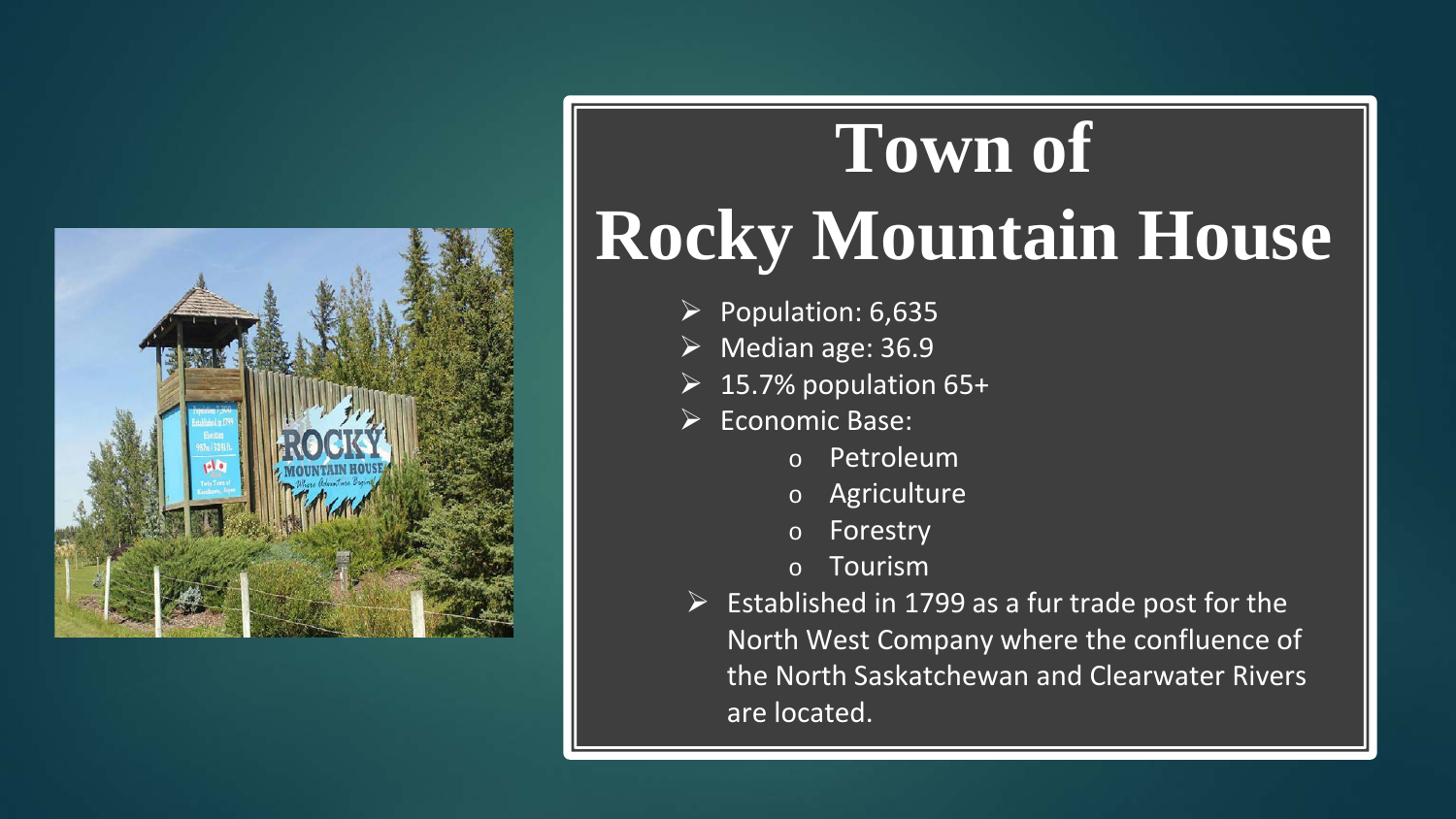





- $\triangleright$  Rocky Mountain House National **Historic Site**
- $\triangleright$  Pine Hills Golf Club
- Christenson Sport & Wellness Centre
- $\triangleright$  Hockey arenas
- $\triangleright$  Football, baseball, soccer fields
- $\triangleright$  Crimson Lake Provincial Park
- $\triangleright$  Movie theatre
- $\triangleright$  Numerous parks and trails
- $\triangleright$  Several arts and musical productions
- $\triangleright$  Fitness gyms, farmers market, curling rink, restaurants

## **Recreation**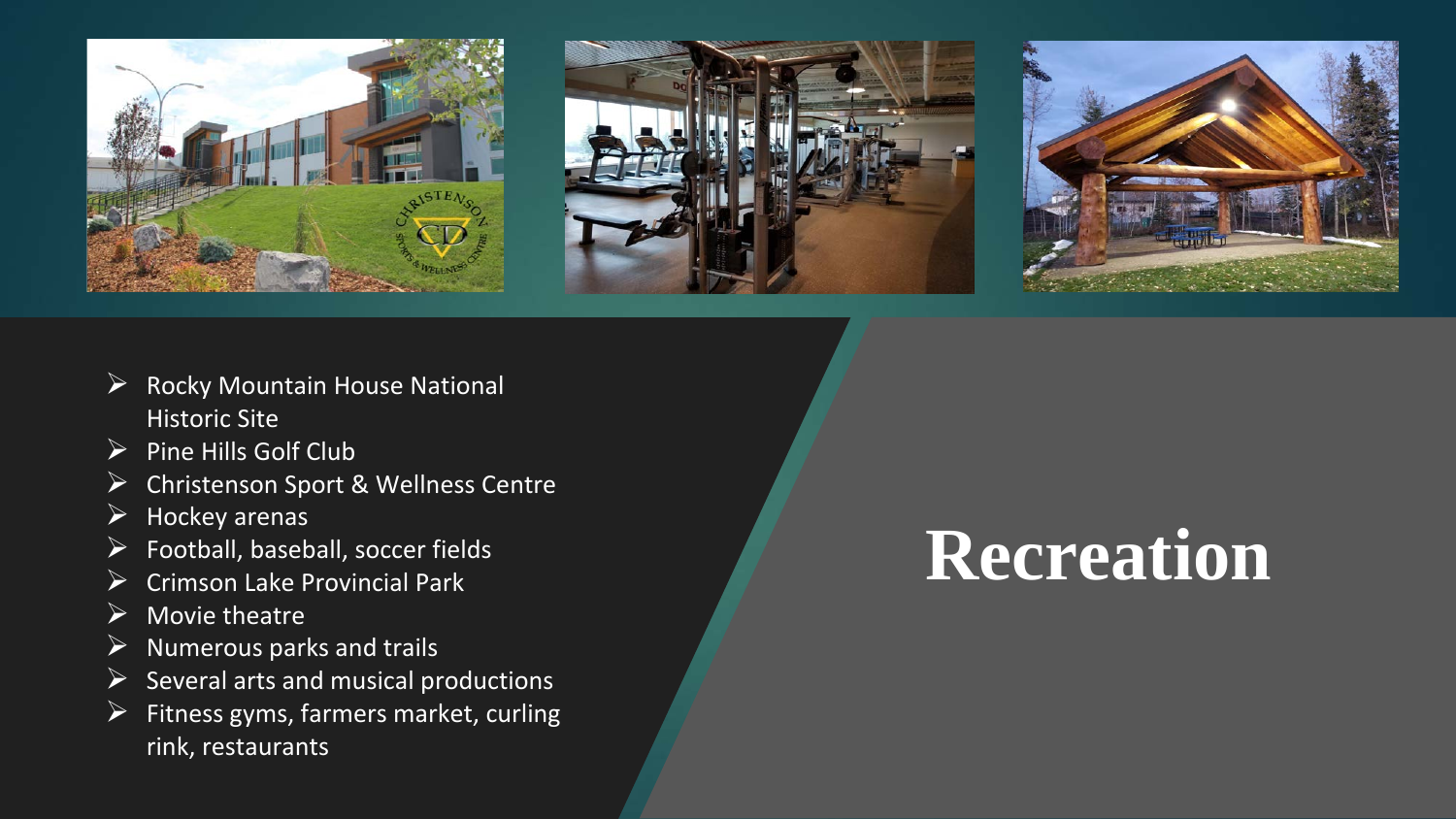## **Clearwater County**



- $\triangleright$  Population: 11,947
- Median age: 43.8
- $\triangleright$  16.4% population 65+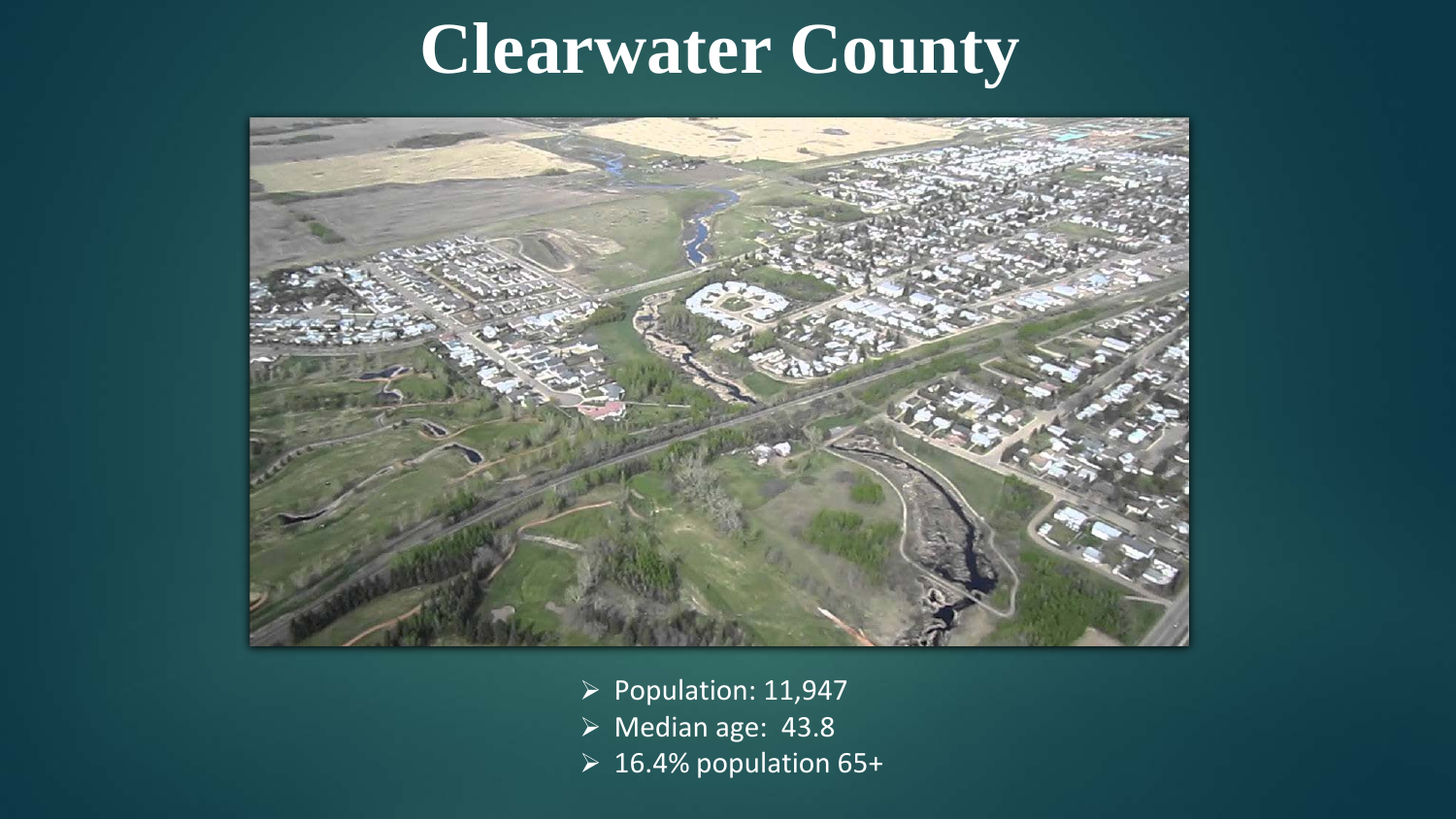## **Rocky Mountain House Health Centre (Hospital)**

- $\geq$  24-Hour active emergency
- $\geq$  30 Active treatment beds
- 100 Long term care beds
- $\triangleright$  Active lab and X ray
- $\triangleright$  AADAC
- Community health services
- $\triangleright$  Social services (limited)
- $\triangleright$  Home care
- Palliative Care
- Dialysis (satellite)

#### Specialists:

- $\triangleright$  Internal medicine
- $\triangleright$  Orthopedics
- $\triangleright$  Surgery
- $\triangleright$  Geriatrics
- $\triangleright$  Telerheumatology
- $\triangleright$  Telepsychiatry
- $\triangleright$  Nephrology

5016 52 Ave Rocky Mountain House, AB T4T 1T2 403-845-3347

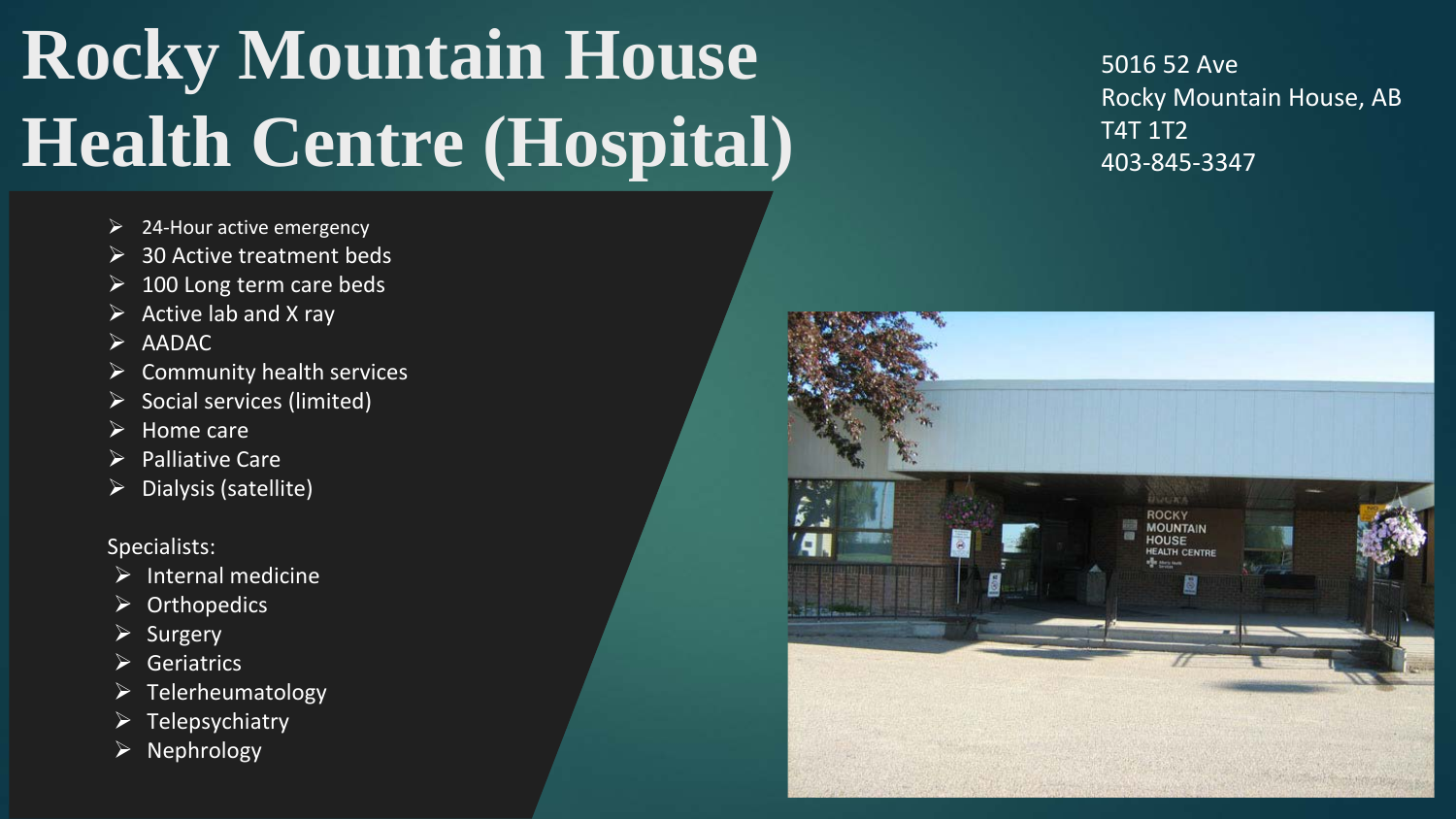## Rocky Medical Clinic 5127 49 St

#### Rocky Mountain House, AB T4T 1B8 (403) 845-2815

- $\geq$  15 Physicians in this practice
- $\triangleright$  1 Clinic in community
- $\triangleright$  Emergency medicine
- Obstetrics: 160 deliveries/year
- $\triangleright$  Pediatrics
- $\triangleright$  Surgeries: appendectomies, hysterectomies, laparoscopic cholecystectomies, tubal ligations, tonsillectomies